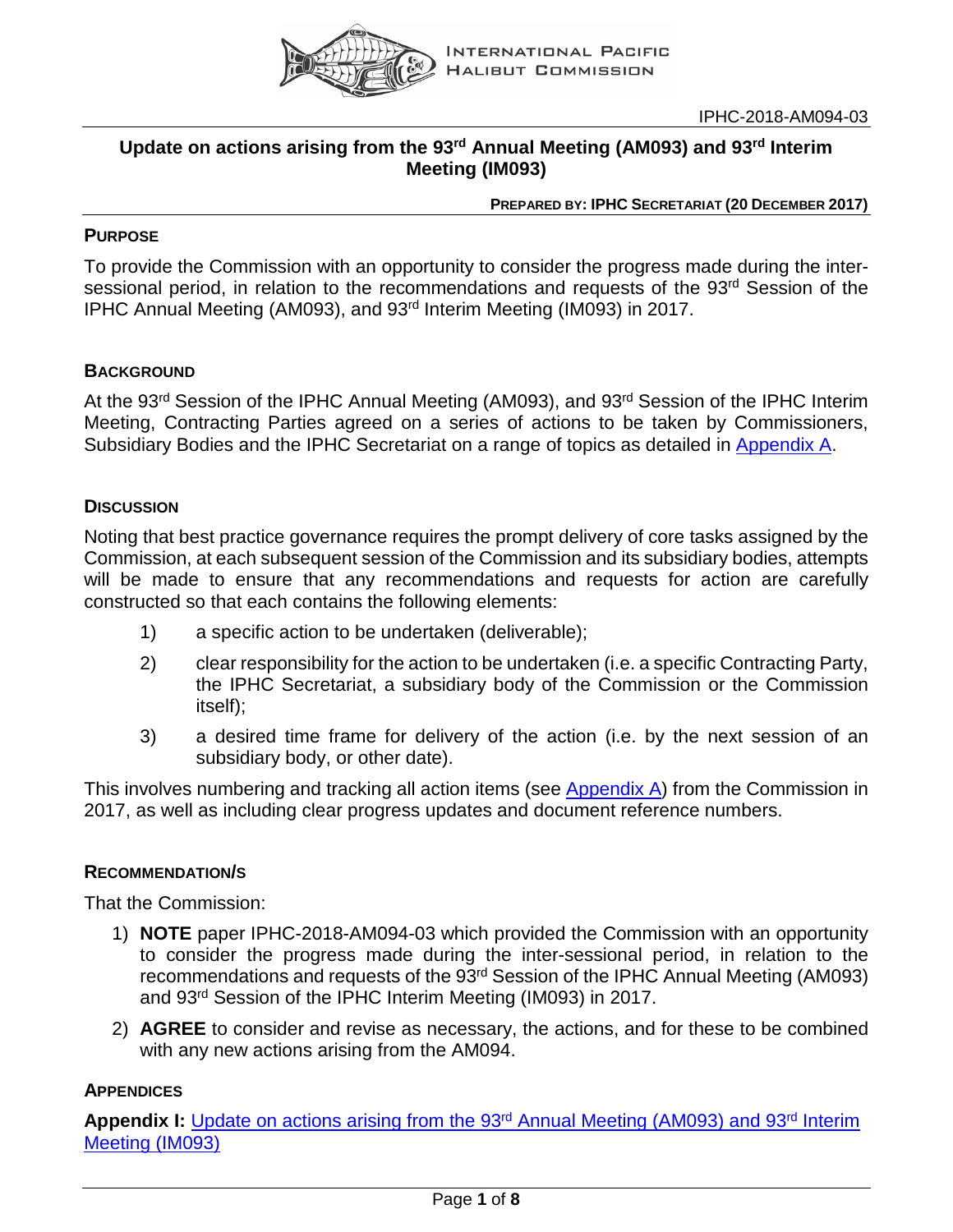# **APPENDIX A**

# <span id="page-1-0"></span>**Update on actions arising from the 93rd Annual Meeting (AM093) and 93rd Interim Meeting (IM093)**

| <b>Action</b><br>No.           | <b>Description</b>                                                                                                                                                                                                                                                                                                                                                                                                                                                                                                                                                                                                                                                                   | <b>Update</b>                                                                                                                                                                                                                                                                                                                                                                                                                                                                                                                                                                   |  |  |
|--------------------------------|--------------------------------------------------------------------------------------------------------------------------------------------------------------------------------------------------------------------------------------------------------------------------------------------------------------------------------------------------------------------------------------------------------------------------------------------------------------------------------------------------------------------------------------------------------------------------------------------------------------------------------------------------------------------------------------|---------------------------------------------------------------------------------------------------------------------------------------------------------------------------------------------------------------------------------------------------------------------------------------------------------------------------------------------------------------------------------------------------------------------------------------------------------------------------------------------------------------------------------------------------------------------------------|--|--|
|                                | 93rd Annual Meeting (January 2017): RECOMMENDATIONS                                                                                                                                                                                                                                                                                                                                                                                                                                                                                                                                                                                                                                  |                                                                                                                                                                                                                                                                                                                                                                                                                                                                                                                                                                                 |  |  |
| AM093-<br>Rec.01<br>(para. 6)  | Update on actions arising from the 92 <sup>nd</sup> Annual<br>Meeting, IPHC Work Meeting and the 92 <sup>nd</sup> Interim<br><b>Meeting</b><br>NOTING the importance of the North Pacific Fishery<br>Management Council (NPFMC) working cooperatively<br>with the IPHC on Pacific halibut management, the<br>Commission RECOMMENDED that the existing ad-hoc<br>meetings between the NPFMC and the IPHC be<br>formalised into a standing body that meets regularly to<br>provide direction to the development of a coordinated<br>relationship between both parties. Such a body should<br>consist of IPHC Commissioners (from both the USA and<br>Canada) and the NPFMC leadership. | <b>Completed:</b> A one-day joint Session<br>of IPHC Commissioners and NPFMC<br>Councilors was held on 7 June 2017.<br>The session was held as part of the<br>Council process. The majority of<br>Councilors were supportive of an<br>annual joint Session, held in<br>conjunction with one of the bodies<br>meetings to reduce travel obligations.<br>However, it was not agreed to make<br>this a formal standing body.<br>At the 2017 Work Meeting and IM093,<br>the Commission agreed to continue<br>close collaboration with the NPFMC<br>regarding future joint sessions. |  |  |
| AM093-<br>Rec.02<br>(para. 17) | <b>Survey expansion through 2019</b><br>The<br>Commission<br>recalled<br>previous<br>its<br><b>RECOMMENDATION</b> that the IPHC Secretariat develop<br>an information paper associated with the survey<br>expansion, which details the likely implications of periodic<br>survey expansion on the stock assessment and<br>apportionment, taking<br>into consideration<br>potential<br>population variability of Pacific halibut in expansion areas<br>which are infrequently surveyed. The paper shall be<br>submitted for initial consideration at the Commission's<br>Work Meeting in September 2017.                                                                              | Completed: Presented to the IM093<br>(IPHC-2017-IM093-07).<br>For the latest update see the AM094<br>paper: IPHC-2018-AM094-07 Space-<br>time modelling of IPHC fishery-<br>independent setline survey data<br>(R. Webster)                                                                                                                                                                                                                                                                                                                                                     |  |  |
| AM093-<br>Rec.03<br>(para. 19) | The Commission RECOMMENDED that the IPHC<br>Secretariat develop a proposal detailing an ad-hoc<br>expansion of the IPHC fishery-independent setline survey<br>for 2017, which would involve a denser survey grid off the<br>north coast of Washington, USA. The proposal shall be<br>provided to the Commission as soon as possible following<br>the close of the 93 <sup>rd</sup> Annual Meeting for its review,<br>endorsement, and potential implementation. The intention<br>of the ad-hoc expansion is to verify the current estimates<br>of stock distribution within Regulatory Area 2A.                                                                                      | Completed:<br>17 February 2017:<br>IPHC-2017-AM093-06 ADD 1<br>06 March 2017:<br>IPHC-2017-AM093-06 ADD_2<br><b>NOTING</b> the above, the Commission<br><b>ENDORSED</b> the revised IPHC<br>fishery-independent setline survey for<br>Regulatory Area 2A in 2017, as<br>described in this paper (IPHC-2017-<br>AM093-06 ADD 1). The 2017 survey<br>has now been completed accordingly.                                                                                                                                                                                          |  |  |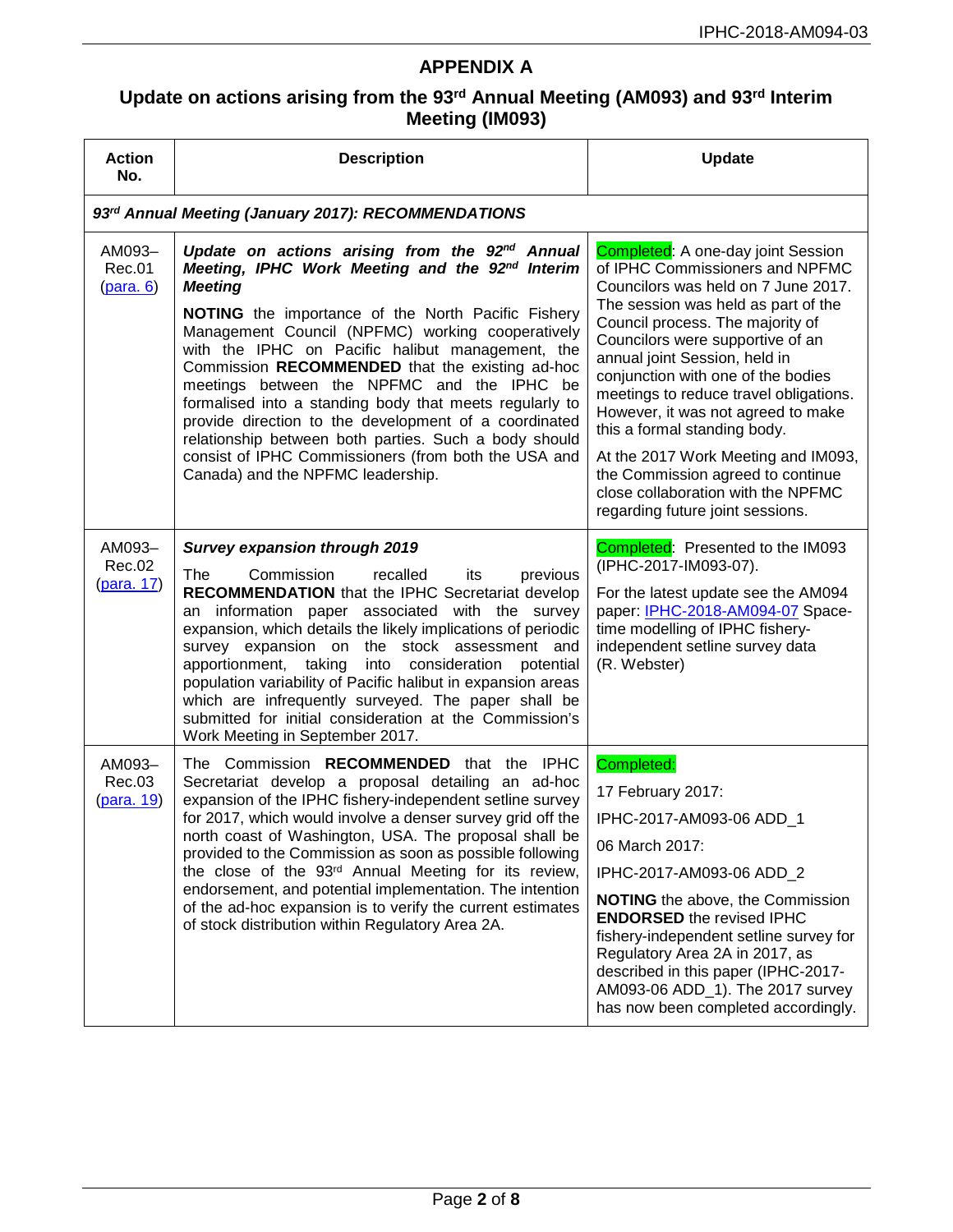| <b>Action</b><br>No.                  | <b>Description</b>                                                                                                                                                                                                                                                                                                                                                                                                                                                                                                                                                                                                                                                                                                                                                                                                                                                                                                                                         | <b>Update</b>                                                                                                                                                                                                                                                                                                                                                                                                                                                                                                                                                                      |
|---------------------------------------|------------------------------------------------------------------------------------------------------------------------------------------------------------------------------------------------------------------------------------------------------------------------------------------------------------------------------------------------------------------------------------------------------------------------------------------------------------------------------------------------------------------------------------------------------------------------------------------------------------------------------------------------------------------------------------------------------------------------------------------------------------------------------------------------------------------------------------------------------------------------------------------------------------------------------------------------------------|------------------------------------------------------------------------------------------------------------------------------------------------------------------------------------------------------------------------------------------------------------------------------------------------------------------------------------------------------------------------------------------------------------------------------------------------------------------------------------------------------------------------------------------------------------------------------------|
| AM093-<br>Rec.04<br><u>(para. 29)</u> | Draft Pacific halibut apportionment and catch tables<br>(2017)<br><b>IPHC</b><br><b>NOTING</b> that the IPHC Secretariat and the<br>Scientific Review Board (SRB) have demonstrated that<br>Ebio is outdated and inconsistent with current assessment<br>results, and that numerous elements of the current harvest<br>policy are reliant on Ebio, and that the Commission has<br>agreed that the current harvest policy is considered to be<br>outdated (IPHC-2016-IM092-R, items 21, 22), the<br>Commission RECOMMENDED that reference to all<br>elements of the current harvest policy reliant on Ebio, as<br>well as the use of the Blue line, be eliminated subsequent<br>to the close of the 93 <sup>rd</sup> Session of the Commission. The<br>"status quo SPR" (F <sub>46%</sub> ) may serve as an interim "hand rail"<br>that allows all participants to gauge this and future years'<br>catch limit discussions in comparison to previous years. | <b>Completed:</b> Reference to all elements<br>of the current harvest policy reliant on<br>Ebio, as well as the use of the Blue<br>line, has been eliminated. The "status<br>quo SPR" (F <sub>46%</sub> ) is being used as an<br>interim "hand rail".                                                                                                                                                                                                                                                                                                                              |
| AM093-<br>Rec.05<br>(para. 30)        | <b>NOTING</b> that the Commission has indicated its interest in<br>clearer accounting for all mortality, and that Canada has<br>put forward catch limit allocation principles proposing that<br>catch limits include all sources of mortality for each<br>regulatory area, the Commission RECOMMENDED that<br>the presentation of harvest advice be changed to be based<br>on the TCEY, which includes all O26 commercial, sport,<br>use/subsistence,<br>bycatch<br>personal<br>and<br>wastage<br>removals, for the 2018 Annual Meeting cycle, as a step<br>towards<br>comprehensive<br>and<br>responsible<br>more<br>management of the resource that will result in the<br>negotiation of Regulatory Area-specific catch limits based<br>on TCEYs.                                                                                                                                                                                                        | <b>Completed:</b> The presentation of<br>harvest advice has been changed to<br>be based on the TCEY, which<br>includes all O26 commercial, sport,<br>personal use/subsistence, bycatch<br>and wastage removals, for the 2018<br>Annual Meeting cycle.                                                                                                                                                                                                                                                                                                                              |
| AM093-<br>Rec.06<br>(para. 38)        | <b>IPHC Management Strategy Evaluation</b><br><b>NOTING</b> that the term "apportionment" has connotations<br>broader than stock distribution that are not reflective of its<br>meaning in the IPHC context, the Commission<br><b>RECOMMENDED</b> that it be replaced with the terms "stock<br>distribution" or "stock distribution model(ing)".                                                                                                                                                                                                                                                                                                                                                                                                                                                                                                                                                                                                           | <b>Completed:</b> The IPHC now uses<br>"stock distribution" or "stock<br>distribution model(ing)" accordingly.                                                                                                                                                                                                                                                                                                                                                                                                                                                                     |
| AM093-<br>Rec.07<br><u>(para. 39)</u> | The Commission RECOMMENDED that the IPHC<br>Management Strategy Evaluation (MSE) process be<br>accelerated so that more of the elements contained within<br>the current Program of Work are delivered at the 94th<br>Annual Meeting of the Commission in 2018. The IPHC<br>Secretariat is directed to mobilise carryover funds from<br>"core operations" to ensure the accelerated delivery<br>schedule.                                                                                                                                                                                                                                                                                                                                                                                                                                                                                                                                                   | In progress: MSAB meetings have<br>been increased in length and content<br>to handle an accelerated timeline.<br>MSAB09: Extended from 2 to 3 days<br>(9-11 May 2017). MSAB10: Extended<br>from 2 to 3.5 days (23-26 October<br>2017).<br>Delivery schedule acceleration:<br>Fishing metrics have been evaluated<br>and stock distribution procedures<br>have been discussed.<br>3 proposed staff position hires to<br>assist in expediting the MSE work<br>throughout 2018, as follows:<br>Programmer (short-term<br>1)<br>contract)<br>MSE Expert (short-term<br>2)<br>contract) |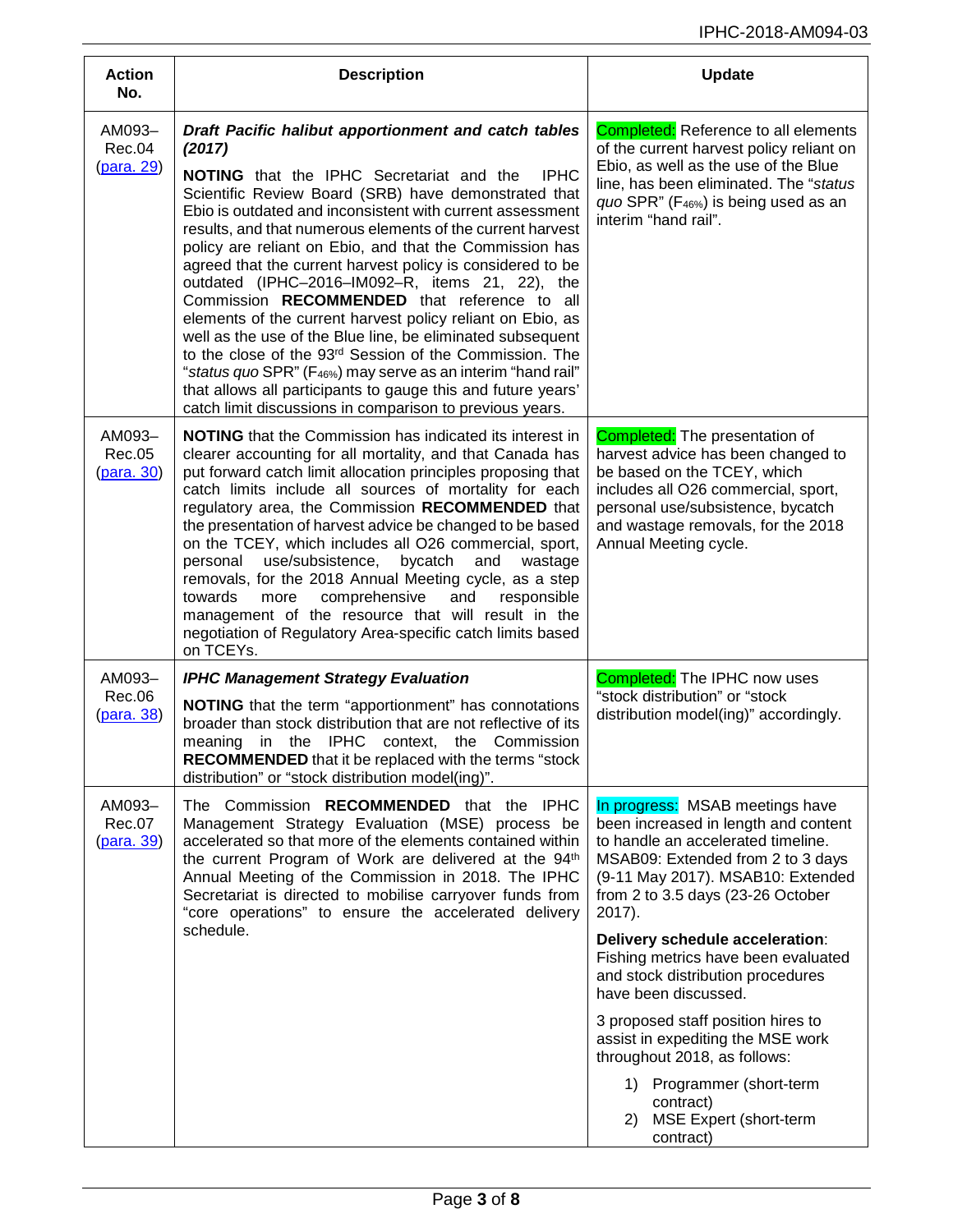| <b>Action</b><br>No.               | <b>Description</b>                                                                                                                                                                                                                                                                                                                                                                                                                                                                                                                         | <b>Update</b>                                                                                                                                                                                                                                                           |
|------------------------------------|--------------------------------------------------------------------------------------------------------------------------------------------------------------------------------------------------------------------------------------------------------------------------------------------------------------------------------------------------------------------------------------------------------------------------------------------------------------------------------------------------------------------------------------------|-------------------------------------------------------------------------------------------------------------------------------------------------------------------------------------------------------------------------------------------------------------------------|
|                                    |                                                                                                                                                                                                                                                                                                                                                                                                                                                                                                                                            | MSE Researcher (FTE-2-yrs)<br>3)                                                                                                                                                                                                                                        |
| AM093-<br>Rec.08<br>(para. 73)     | <b>IPHC Pacific halibut fishery regulations 2017</b><br>The Commission RECOMMENDED that the IPHC<br>Secretariat prepare the draft IPHC Pacific halibut fishery<br>regulations for 2017, based on the decisions of the<br>AM093, for review and final approval by the Commission,<br>prior to submission to the Contracting Parties for<br>implementation.                                                                                                                                                                                  | <b>Completed:</b> The IPHC fishery<br>regulations were published prior to<br>the commencement of the directed<br>fishery both the IPHC and both<br>governments.                                                                                                         |
| AM093-                             | <b>Exempted Fishing Permit (EFP) updates</b>                                                                                                                                                                                                                                                                                                                                                                                                                                                                                               | <b>Completed:</b> Initial results of the work                                                                                                                                                                                                                           |
| Rec.09<br>(para.<br>110)           | NOTING that the Commission had previously requested<br>the IPHC Secretariat to examine bycatch reduction by the<br>Amendment 80 sector versus other sectors in the Bering<br>Sea, by regulatory area (see AM92.10), which was yet to<br>be undertaken, the Commission RECOMMENDED that<br>the IPHC Secretariat undertake a detailed examination of<br>changes in bycatch levels among all gears/sectors, and for<br>results to be presented to the Commission at its 93rd<br>Interim Meeting (in November 2017).                           | were incorporated within paper IPHC-<br>2017-IM093-05 Rev_1 - Fishery<br>statistics (2017): Draft                                                                                                                                                                       |
| AM093-<br>Rec. 10<br>(para.        | Report of the 18th Session of the IPHC Research<br>Advisory Board (RAB18): Best practices handling<br>guidelines                                                                                                                                                                                                                                                                                                                                                                                                                           | In progress: The IPHC is currently<br>conducting a research project<br>evaluating handling practices                                                                                                                                                                    |
| 128)                               | The Commission recalled its RECOMMENDATION from<br>the 92 <sup>nd</sup> Interim Meeting, that the IPHC Secretariat<br>undertake a project to develop 'Best practice handling<br>guidelines' for each of the primary gear types which catch<br>Pacific halibut, both directed and non-directed.                                                                                                                                                                                                                                             | associated with physiological<br>condition and survival of discarded<br>Pacific halibut in the longline fishery<br>that will produce, as deliverables, best<br>practice handling guidelines for the<br>reduction or control of discard<br>mortality rates by late 2019. |
| AM093-<br><b>Rec.11</b>            | Proposed budget for FY2017, 2018 and tentatively for<br>2019                                                                                                                                                                                                                                                                                                                                                                                                                                                                               | Completed:                                                                                                                                                                                                                                                              |
| (para.<br>142)                     | The Commission RECOMMENDED two supplementary<br>budget items at the Annual Meeting, whose expenses<br>would be drawn from the IPHC carryover, and not the<br>regular budget.<br>a) Area 2A fishery-independent setline survey ad-hoc<br>expansion (densification) of the Washington region.<br>The IPHC Secretariat shall provide a proposal to the<br>Commission for inter-sessional decision, which<br>details<br>scientific,<br>logistical<br>budget<br>the<br>and<br>implications.<br>(MSE)<br>b) Management<br>Strategy<br>Evaluation | Budget estimate: US\$9,348.<br>a)<br>Approved by the Commission<br>Budget estimate: Moved to<br>b)<br>2018. See response to                                                                                                                                             |
|                                    | supplemental support - The IPHC Secretariat shall<br>provide a proposal to the Commission for inter-<br>detailing<br>sessional<br>decision,<br>any<br>additional<br>resources that could be used to expedite, enhance<br>and supplement the MSE Program of Work.                                                                                                                                                                                                                                                                           | AM093-Rec.07 detailed<br>above.                                                                                                                                                                                                                                         |
| AM093-<br>Rec.12<br>(para.<br>144) | <b>NOTING</b> that in the current IPHC annual budgeting<br>process, the budget is approved several months after the<br>fiscal year has begun, the Commission<br><b>RECOMMENDED</b> that the IPHC Secretariat propose<br>modifications to the IPHC Financial Regulations (2014) to<br>address this issue, for consideration at the 94 <sup>th</sup> Annual<br>Meeting of the Commission in 2018.                                                                                                                                            | Completed: See paper IPHC-2018-<br>AM094-21 Draft: IPHC Financial<br>Regulations (2018)                                                                                                                                                                                 |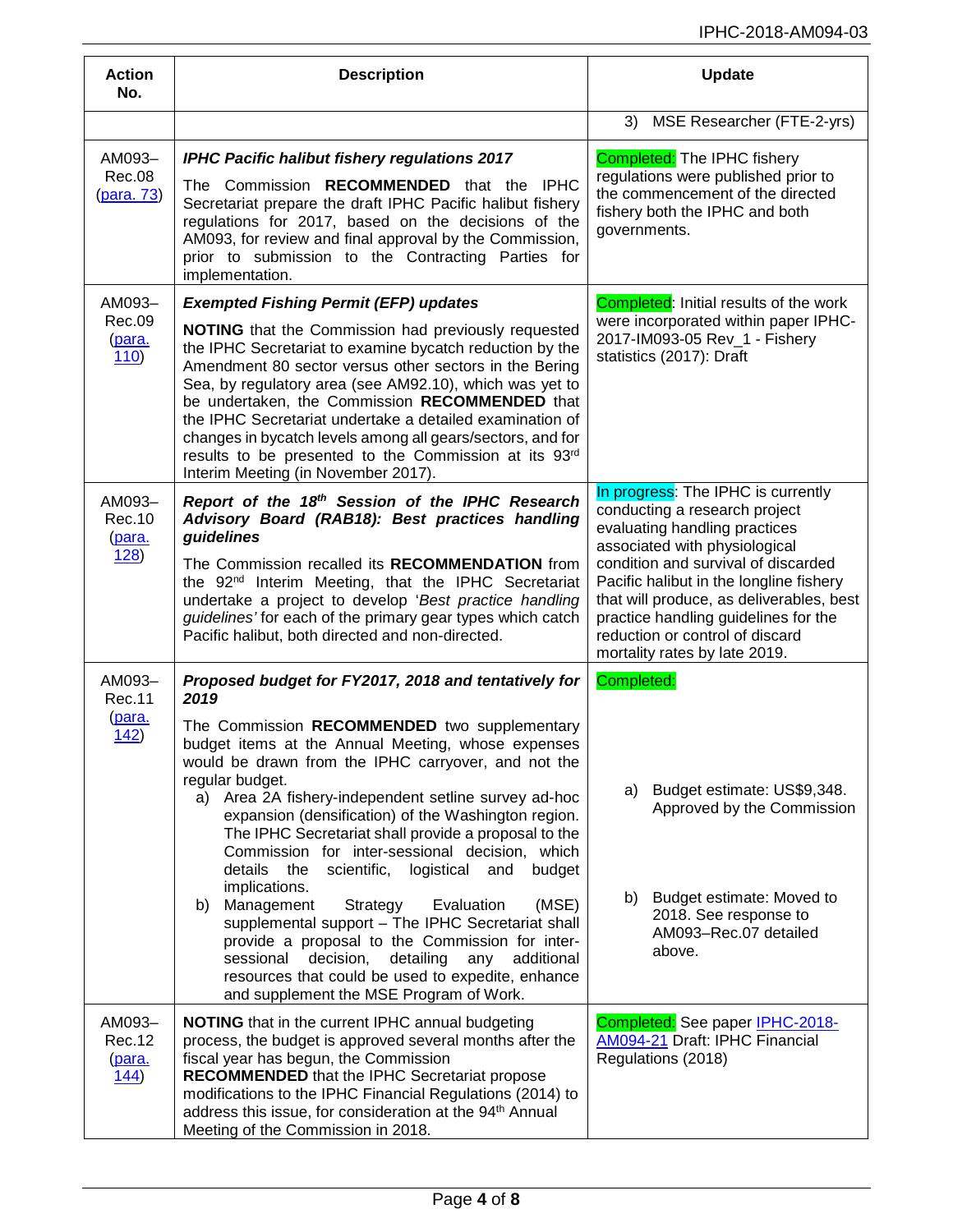| <b>Action</b><br>No.                         | <b>Description</b>                                                                                                                                                                                                                                                                                                                                                                                                                                                                                                                                                                                                                                                                                                                                                                                                                                                                                                           | <b>Update</b>                                                                                                                                                                                                                                                                                                                                                                                                                                                                                                                                                                                                                                                                                                                                                                                                                                                                                                                                                                                                                                                       |
|----------------------------------------------|------------------------------------------------------------------------------------------------------------------------------------------------------------------------------------------------------------------------------------------------------------------------------------------------------------------------------------------------------------------------------------------------------------------------------------------------------------------------------------------------------------------------------------------------------------------------------------------------------------------------------------------------------------------------------------------------------------------------------------------------------------------------------------------------------------------------------------------------------------------------------------------------------------------------------|---------------------------------------------------------------------------------------------------------------------------------------------------------------------------------------------------------------------------------------------------------------------------------------------------------------------------------------------------------------------------------------------------------------------------------------------------------------------------------------------------------------------------------------------------------------------------------------------------------------------------------------------------------------------------------------------------------------------------------------------------------------------------------------------------------------------------------------------------------------------------------------------------------------------------------------------------------------------------------------------------------------------------------------------------------------------|
| AM093-<br>Rec.13<br>(para.<br>153)           | IPHC Performance Review: Planning for the 2nd IPHC<br><b>Performance Review</b><br>The Commission RECOMMENDED that the IPHC<br>Secretariat finalise the draft performance review terms of<br>reference and criteria to conduct the review, and<br>implement the 2 <sup>nd</sup> Performance Review throughout 2017,<br>for presentation to the Commission at its 94 <sup>th</sup> Annual<br>Meeting in 2018.                                                                                                                                                                                                                                                                                                                                                                                                                                                                                                                 | In progress: See paper IPHC-2018-<br>AM094-16 2 <sup>nd</sup> IPHC Performance<br>Review: Update                                                                                                                                                                                                                                                                                                                                                                                                                                                                                                                                                                                                                                                                                                                                                                                                                                                                                                                                                                    |
|                                              |                                                                                                                                                                                                                                                                                                                                                                                                                                                                                                                                                                                                                                                                                                                                                                                                                                                                                                                              | A call for Expressions of Interest for a<br>legal review of the Convention was<br>published, closed and a candidate<br>selected. Report delivered.                                                                                                                                                                                                                                                                                                                                                                                                                                                                                                                                                                                                                                                                                                                                                                                                                                                                                                                  |
|                                              |                                                                                                                                                                                                                                                                                                                                                                                                                                                                                                                                                                                                                                                                                                                                                                                                                                                                                                                              | First Panel meeting to be held in<br>March/April 2018.                                                                                                                                                                                                                                                                                                                                                                                                                                                                                                                                                                                                                                                                                                                                                                                                                                                                                                                                                                                                              |
| 93rd Annual Meeting (January 2017): REQUESTS |                                                                                                                                                                                                                                                                                                                                                                                                                                                                                                                                                                                                                                                                                                                                                                                                                                                                                                                              |                                                                                                                                                                                                                                                                                                                                                                                                                                                                                                                                                                                                                                                                                                                                                                                                                                                                                                                                                                                                                                                                     |
| AM093-<br>Req.01<br>(para. 18)               | <b>Survey expansion through 2019</b><br>NOTING the potential positive implications of periodic<br>survey expansion on the stock assessment model and<br>apportionment arising from the survey, and that the IPHC<br>Secretariat will be developing an information paper<br>associated with the survey expansion (see IPHC-2016-<br>IM092-R, item 38), and that there are implications of<br>survey expansion in Regulatory Area 2B for species of<br>conservation concern and protected areas, and that<br>Canada would like to better understand the value of the<br>information,<br>the<br>Commission<br>additional<br>survey<br><b>REQUESTED</b> that the IPHC Secretariat work with<br>domestic agencies and interests to explore options to the<br>proposed survey expansion to minimise impacts on<br>species of conservation concern and area closures before<br>proceeding with planning any survey expansion in 2B. | In progress: IPHC requested for 2017<br>to fish standard setline survey<br>stations that are inside protected<br>areas (Marine Protected Areas<br>(MPAs) and Rockfish Conservation<br>Areas (RCAs)) in Regulatory Area 2B,<br>but did not receive permission.<br>Sixteen standard survey stations were<br>affected (11 moved or dropped for<br>MPAs, 5 moved for RCAs).<br>The Secretariat is working with DFO<br>staff to identify protected areas for the<br>2018 survey, which is expected to fish<br>an expanded number of stations and<br>when additional protected areas are<br>also expected to be added. IPHC has<br>held several meetings with DFO over<br>2017 (Mar, May, Aug, Sep, Nov, Dec)<br>in preparation for the 2018 setline<br>survey expansion and to explore<br>options to minimize impacts to<br>protected species and areas.<br>Because 2018 will include an<br>expansion in Regulatory Area 2B,<br>IPHC will submit a request to DFO to<br>conduct our fishery independent<br>setline survey well in advance of the<br>expected start date. |
| AM093-<br>Req.02<br>(para. 40)               | <b>IPHC Management Strategy Evaluation</b>                                                                                                                                                                                                                                                                                                                                                                                                                                                                                                                                                                                                                                                                                                                                                                                                                                                                                   | In progress: See paper IPHC-2018-<br>AM094-12 IPHC Management<br><b>Strategy Evaluation: update</b>                                                                                                                                                                                                                                                                                                                                                                                                                                                                                                                                                                                                                                                                                                                                                                                                                                                                                                                                                                 |
|                                              | The Commission REQUESTED that the IPHC Secretariat<br>initiate a process to develop alternative, biologically based<br>stock distribution strategies for consideration by the<br>Commission and its subsidiary bodies. This should also be<br>incorporated into the MSE Program of Work.                                                                                                                                                                                                                                                                                                                                                                                                                                                                                                                                                                                                                                     |                                                                                                                                                                                                                                                                                                                                                                                                                                                                                                                                                                                                                                                                                                                                                                                                                                                                                                                                                                                                                                                                     |
| AM093-<br>Req.03<br>(para. 51)               | <b>Regulatory proposals for 2017</b><br><b>IPHC Closed Area - removal</b><br><b>NOTING</b> the detailed information gathered and presented<br>to the Commission in support of the removal of the IPHC<br>Closed Area (PropB), as detailed in paper IPHC-2017-<br>AM093-INF03 on the following topics:                                                                                                                                                                                                                                                                                                                                                                                                                                                                                                                                                                                                                        | Completed: See paper: IPHC-2018-<br>AM094-PropA1 IPHC Closed Area<br>(Sect. 10) (IPHC Secretariat)                                                                                                                                                                                                                                                                                                                                                                                                                                                                                                                                                                                                                                                                                                                                                                                                                                                                                                                                                                  |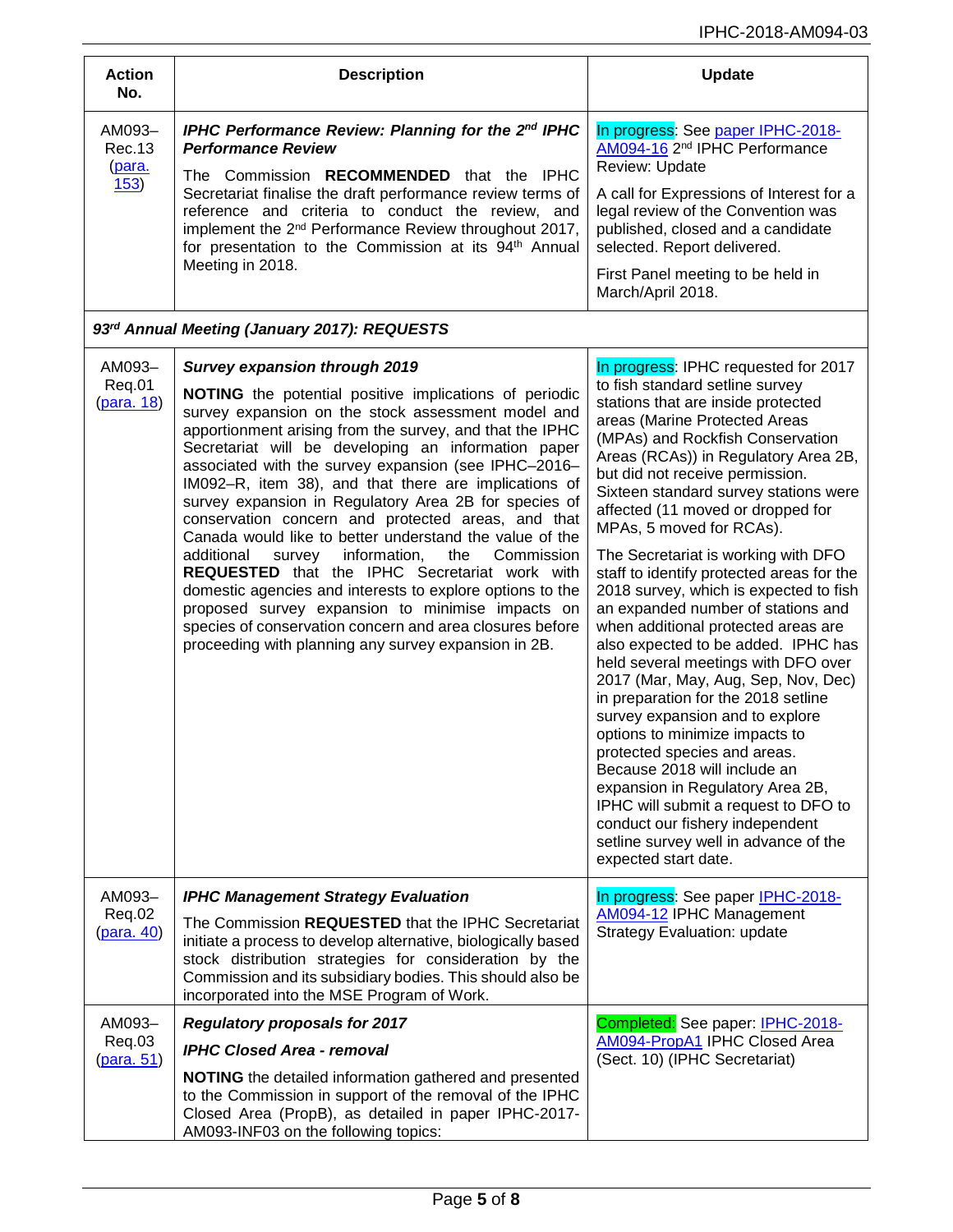| <b>Action</b><br>No. | <b>Description</b>                                                                                                                                                                                                                                                                                                                                                                                                                                                                                                                                                                                                               | <b>Update</b>                                                               |
|----------------------|----------------------------------------------------------------------------------------------------------------------------------------------------------------------------------------------------------------------------------------------------------------------------------------------------------------------------------------------------------------------------------------------------------------------------------------------------------------------------------------------------------------------------------------------------------------------------------------------------------------------------------|-----------------------------------------------------------------------------|
|                      | Past considerations<br>٠<br>History of boundaries<br>$\bullet$<br><b>Bycatch</b><br>Nursery grounds<br>Other nearby closed areas<br>Impacts of allowing directed Pacific halibut fishing                                                                                                                                                                                                                                                                                                                                                                                                                                         |                                                                             |
|                      | the Commission <b>REQUESTED</b> further information be<br>provided on whether the area is a nursery ground for<br>Pacific halibut, by examining juvenile abundance from<br>data sources including but not limited to observer<br>programs and the NMFS trawl surveys, and comparing<br>this information with the impact of the directed fishery<br>operating in nearby areas, as well as the non-directed<br>fisheries currently operating within the Closed Area.                                                                                                                                                               |                                                                             |
| AM093-<br>Req.04     | Fisheries and Oceans Canada (DFO) 2016: Annual<br>report                                                                                                                                                                                                                                                                                                                                                                                                                                                                                                                                                                         | <b>Completed: IPHC Fishery Regulations</b><br>(2017) contained the required |
| (para. 89)           | NOTING that the proposed change to the IPHC Pacific<br>halibut fishery regulations was made in Session, rather<br>than in accordance with the IPHC rules relating to proposal<br>submission, the Commission REQUESTED that the IPHC<br>Secretariat work with DFO Staff in an attempt to implement<br>electronic logbooks for Pacific halibut fisheries in Area 2B<br>in 2017, including but not limited to:                                                                                                                                                                                                                      | amendments.                                                                 |
|                      | a) Any necessary updates to IPHC Regulations such<br>as Section 16, Paragraphs (5) through (7) on<br>Canadian logs to reflect both electronic and paper<br>logbooks;                                                                                                                                                                                                                                                                                                                                                                                                                                                             |                                                                             |
|                      | Coordination with the IPHC Secretariat on the data<br>b)<br>fields captured in the electronic logbook to ensure<br>inclusion of the information listed in IPHC<br>Regulations 16(6) noted below and any other<br>necessary fields as mutually agreed;<br>i. the name of the vessel and the DFO vessel<br>registration number;<br>ii. the date(s) upon which the fishing gear is set and<br>retrieved;<br>iii. the latitude and longitude coordinates for each<br>set:<br>iv. the number of skates deployed or retrieved, and<br>number of skates lost; and<br>v. the total weight or number of halibut retained for<br>each set. |                                                                             |
|                      | Coordination with the IPHC Secretariat on the<br>C)<br>logistics of data delivery to IPHC, including the<br>timing of and security of data delivery to IPHC and<br>the access to electronic logbooks by IPHC port<br>samplers at the time of landing.                                                                                                                                                                                                                                                                                                                                                                            |                                                                             |
|                      | d) Should this not be possible in 2017, a Regulatory<br>Proposal would be submitted by Canada for<br>consideration at the 94 <sup>th</sup> Session of the Annual<br>meeting in 2018, in accordance with the IPHC<br>Rules of Procedure.                                                                                                                                                                                                                                                                                                                                                                                          |                                                                             |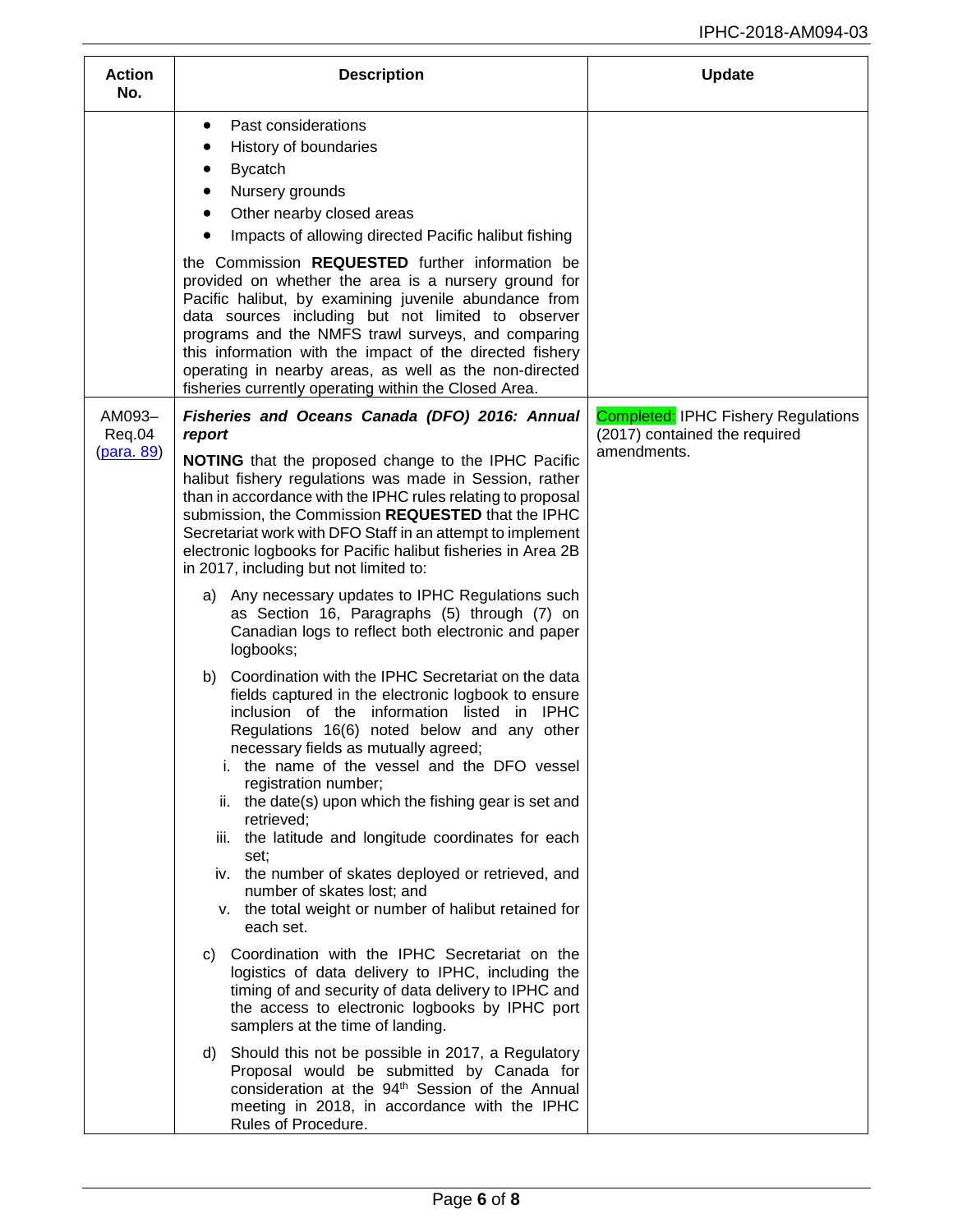| <b>Action</b><br>No.                           | <b>Description</b>                                                                                                                                                                                                                                                                                                                                                                                                                                                                                                                                                                                                               | <b>Update</b>                                                                                                                                                                                                                                                                                                                        |
|------------------------------------------------|----------------------------------------------------------------------------------------------------------------------------------------------------------------------------------------------------------------------------------------------------------------------------------------------------------------------------------------------------------------------------------------------------------------------------------------------------------------------------------------------------------------------------------------------------------------------------------------------------------------------------------|--------------------------------------------------------------------------------------------------------------------------------------------------------------------------------------------------------------------------------------------------------------------------------------------------------------------------------------|
| AM093-<br>Req.05<br><u>(para. 99)</u>          | <b>North Pacific Fisheries Management Council (NPFMC)</b><br>The Commission REQUESTED that the NMFS provide a<br>report of juvenile Pacific halibut catch rates in the<br>commercial fisheries versus scientific trawl surveys. The<br>IPHC Secretariat shall facilitate this request for<br>presentation at the 93 <sup>rd</sup> Interim Meeting in November<br>2017.                                                                                                                                                                                                                                                           | Completed: See AM094 document:<br>IPHC-2018-AM094-AR02                                                                                                                                                                                                                                                                               |
| AM093-<br>Req.06<br>(para.<br>123)             | <b>Reports of the IPHC Scientific Review Board (SRB)</b><br>The Commission REQUESTED that, in response to the<br>SRB recommendation that the Ebio calculation be phased<br>out in favour of alternatives, the SRB recommend specific<br>alternatives that the IPHC Secretariat can explore.                                                                                                                                                                                                                                                                                                                                      | In progress: See above AM093-<br>Rec.04 (para. 29). The SRB is<br>working to develop options for<br>consideration. See IPHC-2017-<br>SRB11-R Report of the 11 <sup>th</sup> Session<br>of the IPHC Scientific Review Board<br>(SRB11)                                                                                                |
|                                                | 93rd Interim Meeting (November 2017): RECOMMENDATIONS                                                                                                                                                                                                                                                                                                                                                                                                                                                                                                                                                                            |                                                                                                                                                                                                                                                                                                                                      |
| IM093-<br><b>Rec.01</b><br>(para. 6)           | <b>Report of the IPHC Secretariat (2017)</b><br>The Commission RECOMMENDED that the IPHC<br>Secretariat develop a working paper for consideration at<br>the 94 <sup>th</sup> Annual Meeting, containing the following:                                                                                                                                                                                                                                                                                                                                                                                                           | Completed: See AM094 document:<br>IPHC-2018-AM094-INF02                                                                                                                                                                                                                                                                              |
|                                                | a) A detailed description of how the Regulatory Area<br>2A commercial fishery (derby) is managed,<br>including roles and responsibilities of agencies, the<br>PFMC and the IPHC; and                                                                                                                                                                                                                                                                                                                                                                                                                                             |                                                                                                                                                                                                                                                                                                                                      |
|                                                | An update to the analysis of various fishing periods<br>b)<br>and fishing period limits provided to the PFMC in<br>September 2017, including the addition of 2- and 5-<br>day fishing periods.                                                                                                                                                                                                                                                                                                                                                                                                                                   |                                                                                                                                                                                                                                                                                                                                      |
| IM093-<br>Rec.02<br>(para. 38)                 | Review of fishery goals and objectives: Commission<br>directive<br><b>NOTING</b> the goals and objectives related to distributing<br>the TCEY presented during the meeting by the U.S.A.<br>(Table 3), the Commission RECOMMENDED that they be<br>considered at the 94 <sup>th</sup> Annual Meeting in January 2018<br>after soliciting input from stakeholders.                                                                                                                                                                                                                                                                 | In progress: IPHC Circular 2017-22<br>communicated to stakeholders on<br>18 December 2017.<br>The Co-Chairpersons of the MSAB<br>will present a summary at the AM094.                                                                                                                                                                |
| 93rd Interim Meeting (November 2017): REQUESTS |                                                                                                                                                                                                                                                                                                                                                                                                                                                                                                                                                                                                                                  |                                                                                                                                                                                                                                                                                                                                      |
| IM093-<br>Rec.01<br>( <b>para</b> . 8)         | <b>Fishery statistics (2017)</b><br>NOTING Appendix I of paper IPHC-2017-IM093-05 Rev_1<br>was provided the evening prior to the Interim Meeting, and<br>detailed information available on bycatch levels among all<br>gears/sectors, as requested by the Commission at its 93rd<br>Annual Meeting (AM093-Rec.09), the Commission<br><b>REQUESTED</b> that the IPHC Secretariat facilitate<br>consideration of the information inter-sessionally, so that<br>the Commission may provide further guidance on the type<br>of information it requires, for consideration at the 94 <sup>th</sup><br>Annual Meeting in January 2018. | Completed: IPHC Circular 2017-21<br>communicated to the Commission on<br>05 December 2017.<br>Feedback was received that similar<br>data would be desirable from the<br>Canadian fleets.<br>See AM094 document: IPHC-2018-<br>AM094-INF03 for an expanded<br>summary of the information currently<br>assembled to meet this request. |